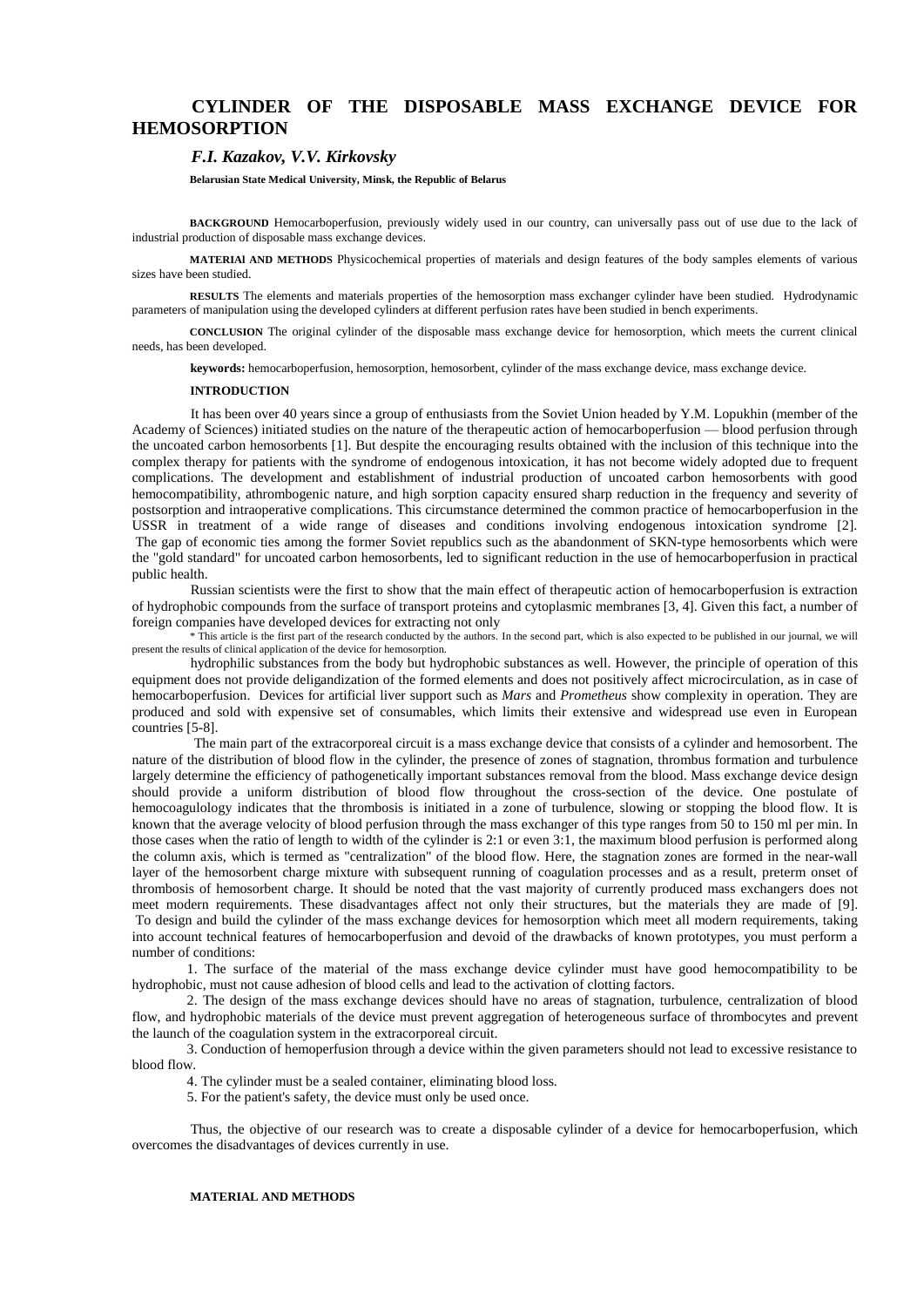We have chosen samples made of polycarbonate in six sizes, with the inner chamber which is a sealed cylinder of proper forms to be filled with hemosorbent (Fig. 1). Study of hydrophobic properties of the device components was conducted by the method of determining the wetting of the materials in contact with blood. During the experiment, cylinders and lids made of polycarbonate as well as caps, filters-dividers made of polyurethane and silicone O-rings were completely immersed into a container with a solution of sodium chloride for 2, 12 and 24 hours. Thereafter, the elements were removed from the investigated vessel and weighed after free flow of fluid for 10 min.

The tightness of the universal cylinder was checked by feeding medical gas (oxygen) into the device at a pressure of 4.9 Atmospheres from the centralized supply valve. The device was then completely immersed into a container of liquid with a temperature of 20±1º *C.* Presence or absence of leakage was monitored visually by release of air bubbles.

The perfusion resistance of the mass exchange device was examined by comparing the fluid pressure at the inlet and outlet of the device without hemosorbent at different perfusion rates (Fig. 2). It was determined by the pressure gradient at the inlet and outlet of the mass exchange device and was measured in mm Hg. The solution of sodium chloride from the thermostatted tank (37±1) º *C* was used as perfusate*.* The lids were screwed onto the cylinder with a torque wrench with an operating torque of 20 Nm (6 kg) with the arm length of 33 cm. The device was installed in a vertical position and unions were connected to the inlet and outlet blood tubing with gauges attached to them. The mass exchanging device was filled with the sodium chloride by a perfusion pump.

In order to optimize the processes of distribution of blood flow within the cylinder of the device, it was decided to use elements, which we called "filter-dividers" as filters. Filter-dividers are circular plates with a thickness of not more than 0.5 mm, in which about 10,000 polysulfone capillaries of  $0.1 \pm 0.05$  diameter are filled with polymeric compound (polyol and isocyanate) (Fig. 3).

To study the distribution pattern of fluid flow as it passes through the filters we have developed original bench apparatus and original method of bench experiments (Fig. 4).

# **RESULTS AND DISCUSSION**

In order to create a model of the cylinder for the mass exchange device it was necessary to examine the possibility of using elements of various sizes. The material meeting the requirements of a good hemocompatibility and most suitable for the manufacture of the device cylinder, was polycarbonate. This synthetic material is biologically stable and does not degrade upon contact with blood. According to statistics, the volume of industrial production of materials with similar properties is about 0.1% of the global total of all types of biopolymers [10]. Confirmation of the highest possible hemocompatibility of polysulfone is the fact that it is used for the manufacture of artificial heart valves and elements of the artificial heart. During the research, the mass exchanger design was proposed, which was a cylindrical column where the ratio length/diameter depending on its volume might vary from 5:1 to 10:1, allowing to change the amount of hemosorbent in the device and, accordingly, adjust its sorption capacity. At the ends of the cylinder the lids were tightly screwed, under which there were the input and output filters-dividers of blood flow made of polysulfone. To ensure the best possible seal between the lids and filter-dividers, silicone O-rings were placed.



Fig. 1. General view of the mass exchange devices

Fig. 2. Diagram of perfusion resistance control. 1 - the cylinder; 2 - pressure gauges; 3 - clips; 4 - a blood pump;  $5 - \text{rank}$  with a thermostatted liquid

Fig 3. Filter- divider of the blood flow

Designed sample of the cylinder of the mass exchange devices has universal properties; it can be filled with any hemosorbent (or activated carbon, such as biospecific sorbent). This constructive solution is most effective in terms of mass exchange and prevention of thrombus formation in stagnant zones. Mass exchange device can be highly adaptively switched into the circuit of hemosorption with blood lines in short terms.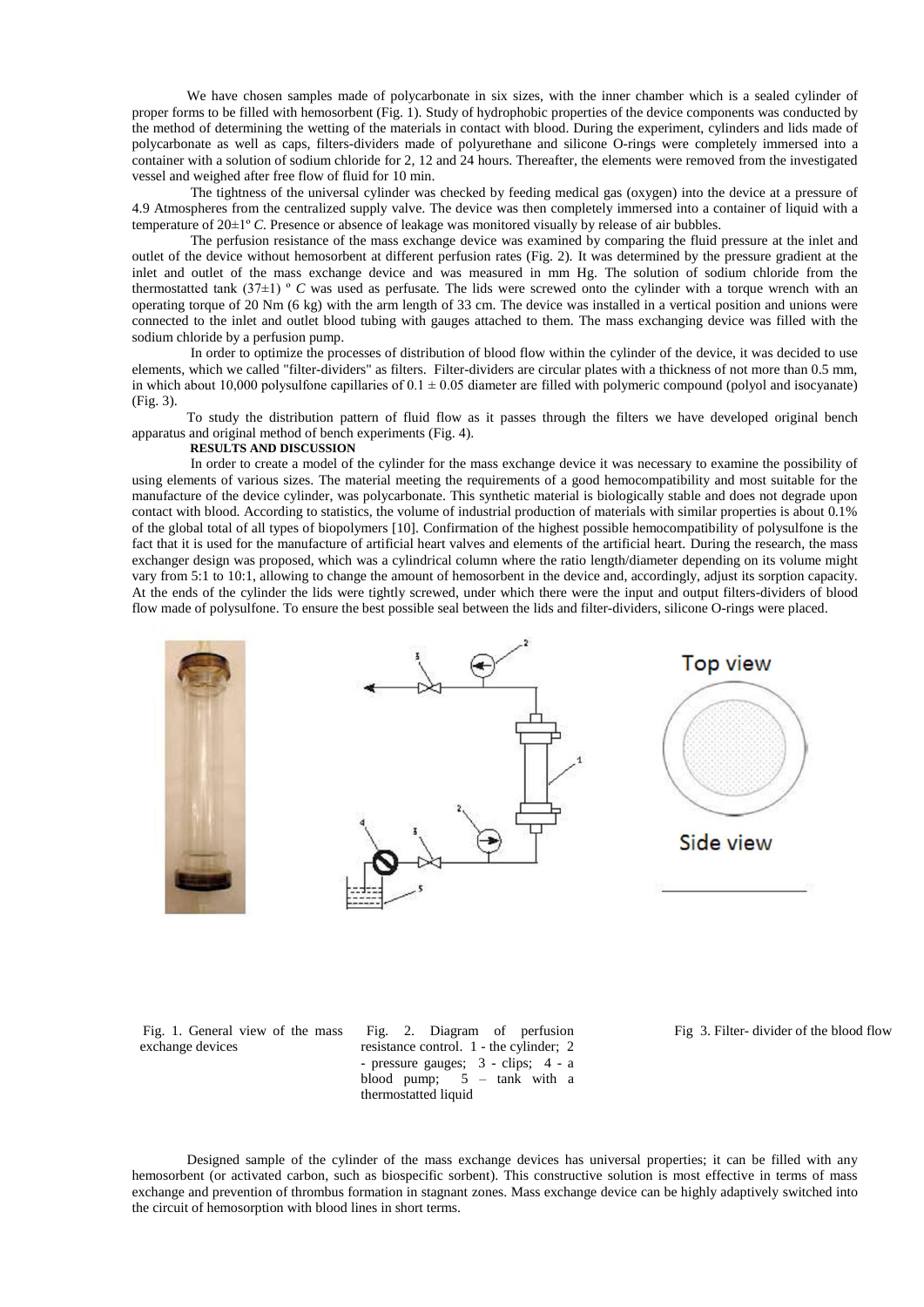Cylinders of mass exchange devices have six sizes with the volume of the inner chamber from130 to 450 ml and a ratio of length to diameter of the device ranging from 10:1 to 5:1. A wide range of length to diameter ratio is explained by the fact that in urgent clinical practice different methods of hemosorption are used. Thus, to achieve the therapeutic effect in the biospecific hemosorption it is sufficient to use relatively small amounts of hemosorbent (70 to 150 cm<sup>3</sup>) at perfusion rate in the range of 60±20 ml / min. In this situation, mass exchanger with the ratio length/ diameter of 10:1 ensures better prevention of formation of dead zones, so they can be used in supervision of patients with low weight or in pediatric practice. When we should use hemosorbents of 400-500 cm<sup>3</sup> and perfusion rate of  $120\pm20$  ml / min in order to achieve a sufficient therapeutic effect of hemosorption, the ratio may be 5:1. This constructive solution is most effective in terms of both mass exchange and prevention of thrombus formation in stagnant zones. This range of cylinder sizes, the universal nature of its filling and commutation significantly extends the capabilities of acute care by emergency detoxification service. At the same time, there is a choice of sizes of mass exchange devices based on height and weight of patients, the severity of their condition and the nature of the disease [9].

Study of hydrophobic features of materials of the cylinder, and the degree of its surface wetting with liquid, showed no statistically significant change in their weights after exposure to the liquid. This confirms the data in the literature on the hydrophobic properties of the materials used to manufacture the cylinder's parts. This fact ensures the absence of thrombocytes adhesion on the heterogeneous surface of mass exchanger parts and a high degree of athrombogenic property and hemocompatibility of the device. Study of the sealing of the mass exchanger by the above method showed no release of gas bubbles which indicates tightness inside the cylinder, it is sufficiently reliability, and hence the impossibility of leakage from the device.

The study of the perfusion pressure gradient according to the pressure gauges (Fig. 2) showed that it did not exceed  $6±1$ mm Hg in the inlet and outlet of the device (Table. 1). As can be seen, the change in perfusion rate from 10 to 200 ml / min does not result in a statistically significant increase in the gradient of the perfusion resistance.

*Table 1* 

| The pressure gradient of the inlet and outlet |  |  |  |  |  |  |
|-----------------------------------------------|--|--|--|--|--|--|
|-----------------------------------------------|--|--|--|--|--|--|

| Perfusion<br>ml<br>rate,<br>min  | 10 | 50      | 100     | 150     | 200     |
|----------------------------------|----|---------|---------|---------|---------|
| Perfusion<br>resistance,<br>mmHg | Χ  | $X + 1$ | $X + 3$ | $X + 4$ | $X + 5$ |

The study of the distribution of the liquid through filters-dividers of the blood flow was performed by the original method developed (Fig. 4). To do this, the filter surface was divided arbitrarily into two sectors: central and peripheral. The central sector, located in the center of the filter, had an area circumscribed by a half radius from the center and peripheral had the rest of the filter area. More than 50 bench perfusions of 0.9% sodium chloride solution, stained with methylene blue, were performed through various sizes of mass transfer devices cylinders when the perfusion rate changed from 10 to 200 ml / min. As can be seen on Fig. 4, along the entire length of the cylinder perpendicularly to the input filter -divider and with one profile close to it, the sections were placed in polyvinyl chloride tube of a 5-mm diameter. Fifty of these tubes were placed in the cylinder with a 40 mm diameter. Other free ends of the tubes located in the central and peripheral portion of the filter were placed in the measuring tube. Using a peristaltic pump, perfusate was pumped into the suction tube at different speeds. The distribution of fluid flow through the filter at different speeds divider is shown in Table 2. In a filter diameter of 40 mm, the area of the central sector was 3.1 cm² and peripheral area was 9.4 cm².

When pumping fluid at a rate of 40 ml per minute through the filter, the volume of perfusion through 1 cm  $\cdot$  of its surface in the central zone was  $3.9\pm0.1$  ml, which was almost 1.5 times higher than the rate in the peripheral zone. As the figure increased to 100 ml per minute, the fluid flow in the central and peripheral sector equalized. With further increase in flow rate of fluid to 160 and 200 ml / min, this tendency persisted.

After many experiments it was visually confirmed that the filter-divider distributed blood flow throughout the cross sectional area of the cylinder in a plug flow way. Such filling of the inner chamber of the cylinder prevented the formation of zones of turbulence, vorticity and thus thrombosis. The rate of blood perfusion can vary from minimal of 10-20 ml / min to 150 ml / min or higher.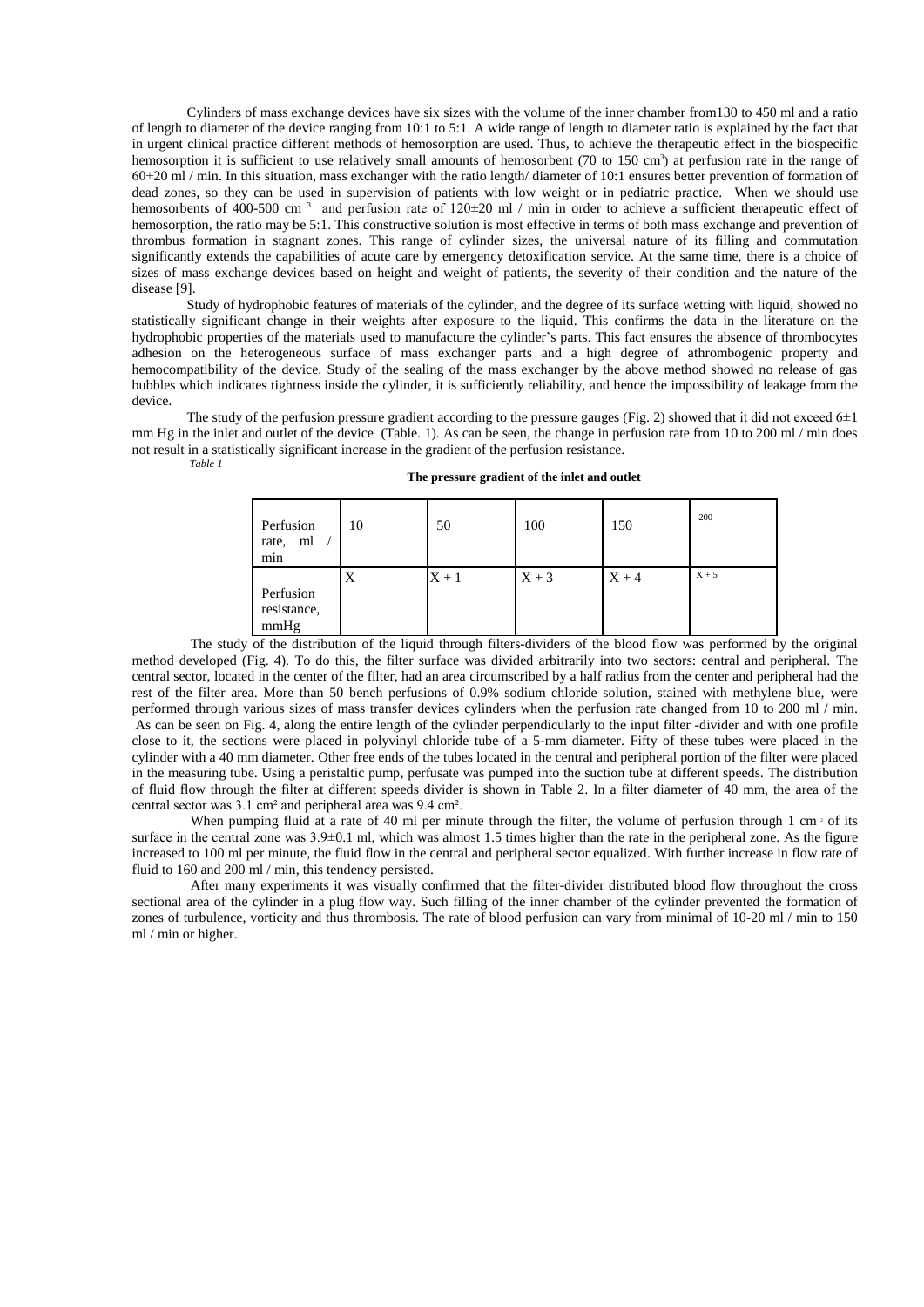

Fig 4. The diagram of on the bench experiment on features of the mass exchange device cylinder 1 - vessel with solution: 2 peristaltic pump; 3 - pressure gauge; 4 - a lid of the cylinder; 5 – filter-divider; 6 – cylinder of the mass exchange device; 7 – test tubes

Thus, the presence of inlet and outlet filters-dividers in a mass exchange apparatus with a diameter of 4 cm, evenly distributes liquid across the cross sectional area of the cylinder in the most frequently used in the clinic perfusion modes. Design features of the filter-divider promote uniform filling of the inner chamber of the mass exchanger cylinder from the center to the periphery, which prevents current and near-wall slowing and stasis of blood, prevent hemosorbent from leaking of the device and sorbent particles from getting into the blood of the patient, provide efficient and safe hemosorption. Transparent polycarbonate cylinder provides visual control over the hemoperfusion with the direct passage of blood through hemosorbent in the device. Due to the hydrophobic properties, the polycarbonate cylinder of the developed device has a high hemocompatibility. This material has impact resistance, thermal stability, biological inertness and lack of toxicity. There is no adhesive activity of the inner surface materials of the unit with respect to the blood corpuscles. In addition, to ensure the tightness of the cylinder we found an original solution to eliminate the space between the cylinder and lids by pouring polyurethane (utility model patent of the Republic of Belarus "cylinder of the disposable mass exchange device for hemosorption ", № 800). [11] Due to the physico-chemical properties of the materials, as well as the fact that commercial production of the parts for the mass exchange device is performed at a high technological level, these products are easy to use and require minimal preparation time for emergency extracorporeal procedures. The completion of the tests of elements for relatively inexpensive and effective cylinder of the disposable mass exchange device allowed it to be recommended for hemosorption.

|                                                                                                     | Flow rate           |               |                     |               |                   |                |                   |                |
|-----------------------------------------------------------------------------------------------------|---------------------|---------------|---------------------|---------------|-------------------|----------------|-------------------|----------------|
|                                                                                                     | 40                  |               | 100                 |               | 160               |                | 200               |                |
|                                                                                                     | central             | peripherial   | central             | preripherial  | central           | pperipherial   | central           | pperipherial   |
| Volume of<br>fluid<br>passing<br>through<br>central and<br>peripheral<br>zones.<br>ml/min           | $12 \pm 3$          | $27 \pm 7$    | $25 \pm 4$          | $74 \pm 6$    | $41 \pm 5$        | $118 \pm 5$    | $49 \pm 6$        | $150 \pm 4$    |
| Volume of<br>fluid<br>passing<br>through 1<br>$\text{cm}^2$ of the<br>filter area<br><b>CLISION</b> | 3.9<br>$\pm$<br>0.4 | $2.9 \pm 0.1$ | 8.1<br>$\pm$<br>0.2 | $7.9 \pm 0.3$ | $13.3 \pm$<br>0.2 | $12.6 \pm 0.4$ | $16.2 \pm$<br>0.3 | $16.3 \pm 0.2$ |

| Table 2 |                                                                                                               |  |  |
|---------|---------------------------------------------------------------------------------------------------------------|--|--|
|         |                                                                                                               |  |  |
|         |                                                                                                               |  |  |
|         | Changes in the distribution pattern of fluid flow through the filter-diveder at different speeds of perfusion |  |  |
|         |                                                                                                               |  |  |

**CONCLUSION** 

Thus, our research allowed for the first time to prove and develop the basic component of the mass exchange device for hemoperfusion – a universal cylinder, manufactured with the use of modern high-quality materials, in 6 sizes of various volumes. Connectors of the device require the ability to connect to disposable lines for hemosorption and hemoperfusion on the equipment, including foreign products for an extended replacement therapy like *Multifiltrat*, *Prometheus* and others. The inner chamber of the cylinder is 100% ready for various types of hemosorbents.

Designs are made using high-tech, have no analogues in the Republic of Belarus and other CIS countries and have a number of significant advantages in comparison with foreign protorypes.